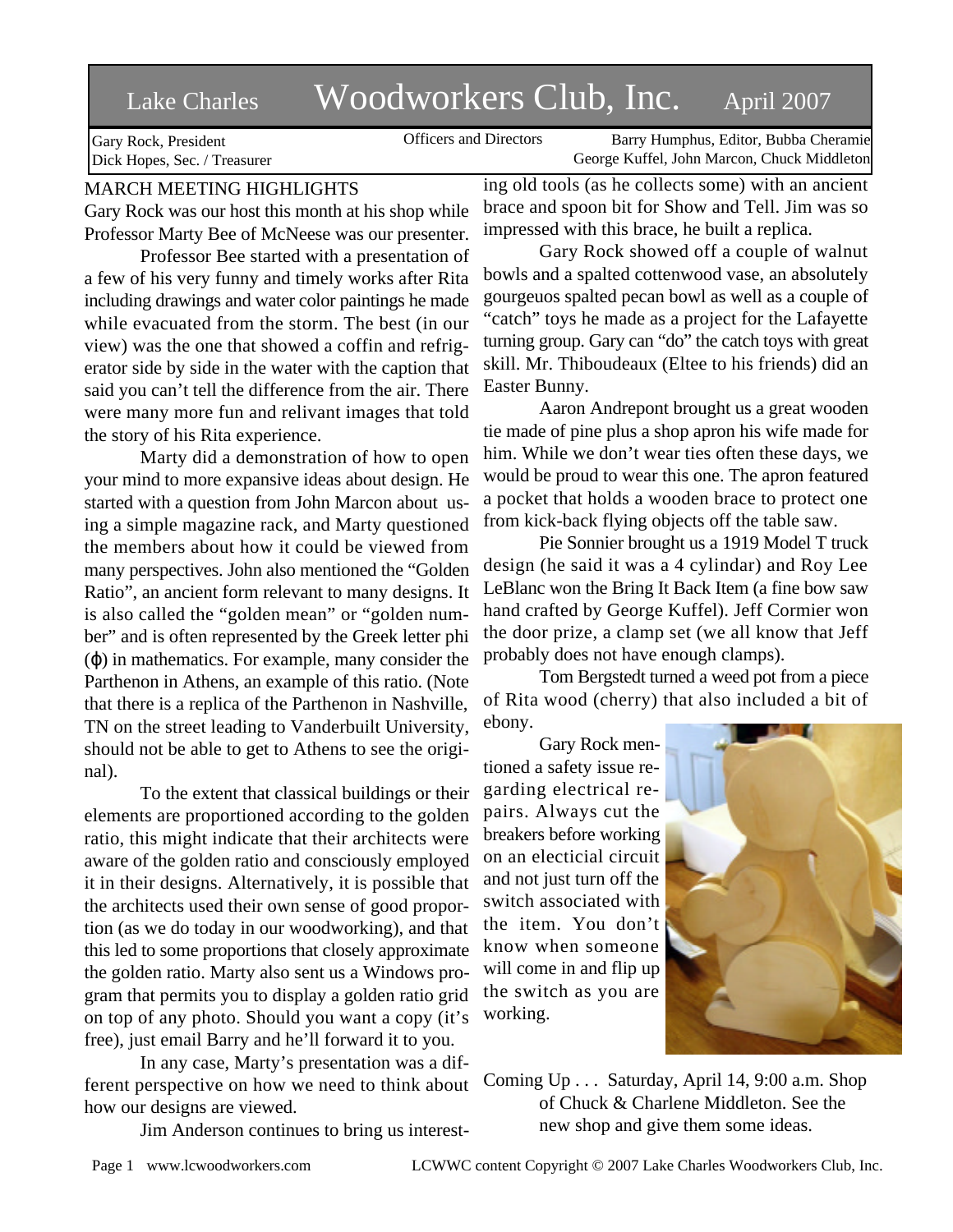### TOOLS FOR SALE

Jeff Cormier's cousin Mike Pousson has tools for sale. Mike now lives in Canada and needs to sell his inventory. His cell phone number is 337-387-9773.

Sears 15" Floor Model Drill Press & Mortising Attachment with 3 Mortising bits: \$200

Northstate Planer 15 inch 3 knife 3HP 220V: \$500

- Trendlines 3HP 220V Shop Dust Collector (2 Bags) w/ Remote Control, Collection Barrel, Blast Gates, & some Dust Collection hose: \$200
- Sears 12 inch Tubular Bed (36") Lathe. Three step pulley rotation control with motor. All Chisels and Manual Duplicator included. Mounted on table: \$130
- Grizzley 22 inch Jig Saw mounted on table. The legs under a drawered box that it is mounted on is from the above Planer: \$100

Delta 6 Inch Jointer on roller stand: \$300

- Homemade 12 inch Bandsaw that takes standard 80 inch blades. Made from a kit by Gilliam Mfg Co.: \$20
- Sears Tabletop portable shaper (A glorified heavy duty router mounted in a cast aluminum table. Has a 1/2 in spindle). Used on one project many moons ago: \$30
- Delta Contractors Saw w/ 29" Unifence and a spare Delta motor. (Delta sent out another motor and switch when original went dead. In the meantime, motor was removed and end cover was opened and blown with air. It was just dust in the starter windings.) Both motors are set up for 220 volts and the motors are like new. I think Brian wants this so he has first dibs on it: \$400
- Shop built Router table. Made with birch plywood, trimmed with maple. Large 1" MDF top sandwiched with Formica on both sides, trimmed with maple. Dust drawer, pull out bit tray, and storage space at bottom. External switch to operate router. Extra 3/8" Plexiglas inserts ready to be drilled for specific router: \$60
- 22 inch heavy frame big wheel Yazoo self propelled mower. Probably could use new drive rollers & tires. 5 HP Wisconsin engine. It was running 3 years ago when I used it and when I last saw it, the tires were flat: \$150

10 X 15 foot slant roof shed that is built at with 2x6 floor framing on 16" centers and 2 x 4 wall framing. Skinned in white aluminum siding on top and sides. It is only 6 years old and is movable. It has a 4 x 6 door made with 1" Square Tubing covered with 1/2 treated pine plywood, skinned with white aluminum. It cost me \$1200 to build in 2000: Asking \$500. Portable building manufactures will move it fairly cheap.

If you have any questions about any of these items, please contact Jeff Cormier at 582-3278.

## BARRY HUMPHUS: WOODWORKER

My first experience with woodworking was in a 1962 high school woodshop class (when they were common). I likely made a "B" for a couple of small nasty and long forgotten items. But what the class taught were the use of hand tools and safety. We had to watch a gory movie about table saw kickback and other evil things. The only person using a power tool was the shop teacher and some of the time, we were sneaking out to the boy's restroom to have a smoke!

By1970, I was back from Vietnam and at UT Austin. As poor college students, Linda and I had little furniture other than a bed, dresser and drawer set her parents had given us. I announced that I could build furniture as I had had a wood shop class in high school (way too confident, even then!).

My woodworking tools consisted of a Stanley # 40 block plane, an electric drill, a dull chisel plus a few screw drivers and wrenches (still have them all). My first task was to find a design we liked and thus went to several furniture stores where I took photos and made measurements (telling the managers I was making sure the furniture fit our "home").

I found some wood. There was a small company (Austin Hardwoods) that sold mostly hardwood timbers and I purchased very large pieces of walnut –  $6$ " x  $6$ " x  $5$  foot stuff, cheaply. I also purchased a palm sander at a local hardware store – the Calcasieu Lumber Co. in Austin (founded in1883 and still in business).

Found a guy (one of my professors) who dimensioned the timbers on his radial arm. Found a friend of a friend who had a jointer and another friend of a friend who had a router. I assembled a dinning room table, a couple of end tables and a coffee table out of the walnut using mortis and tendon joinery.

Some walnut trim pieces came from Linda's cousin who was part owner of All-Woods Schroeder in Houston (bought out by Houston Hardwoods years later). The top of the dinning and coffee table is Mexican tile bought on a holiday to Matamoras, Mexico. We still use all of this furniture in our home today. And all of the assembly, joinery and finishing techniques came from a vocational school textbook titled "Cabinet Making and Millwork" by John Feirer. You can still get this great book used from Amazon and it's an excellent resource for any woodworker.

Since then, I have purchased a few more tools and learned a bit more about woodworking. Just like the Paul Simon song Kodachrome says "When I think back on all the crap I learned in high school, it's a wonder I can think at all." The real woodworking knowledge, though, came from a vocational school textbook.

These days, my favorite tool is the lathe. It relaxes, produces satisfactory work quickly and is an adventure – you never know quite what will come from the wood. *Barry Humphus.*

#### CHARGING AND DISCHARGING BATTERIES

My first battery powered shop tool was a DeWalt drill. But over the past yearor so, the original set of two began to fail. One wouldn't take a charge any longer and the other would take a charge but then wouldn't deliver power very long. So what happened and how can I moderate the failure? Even more important is how to get a replacement without paying more than the original cost of the drill plus the batteries. Here is the answer to both questions.

More batteries are destroyed or damaged by poor charging techniques than all other causes combined. Once a battery reaches full charge, the charging current has to go some-Continues on Page 3